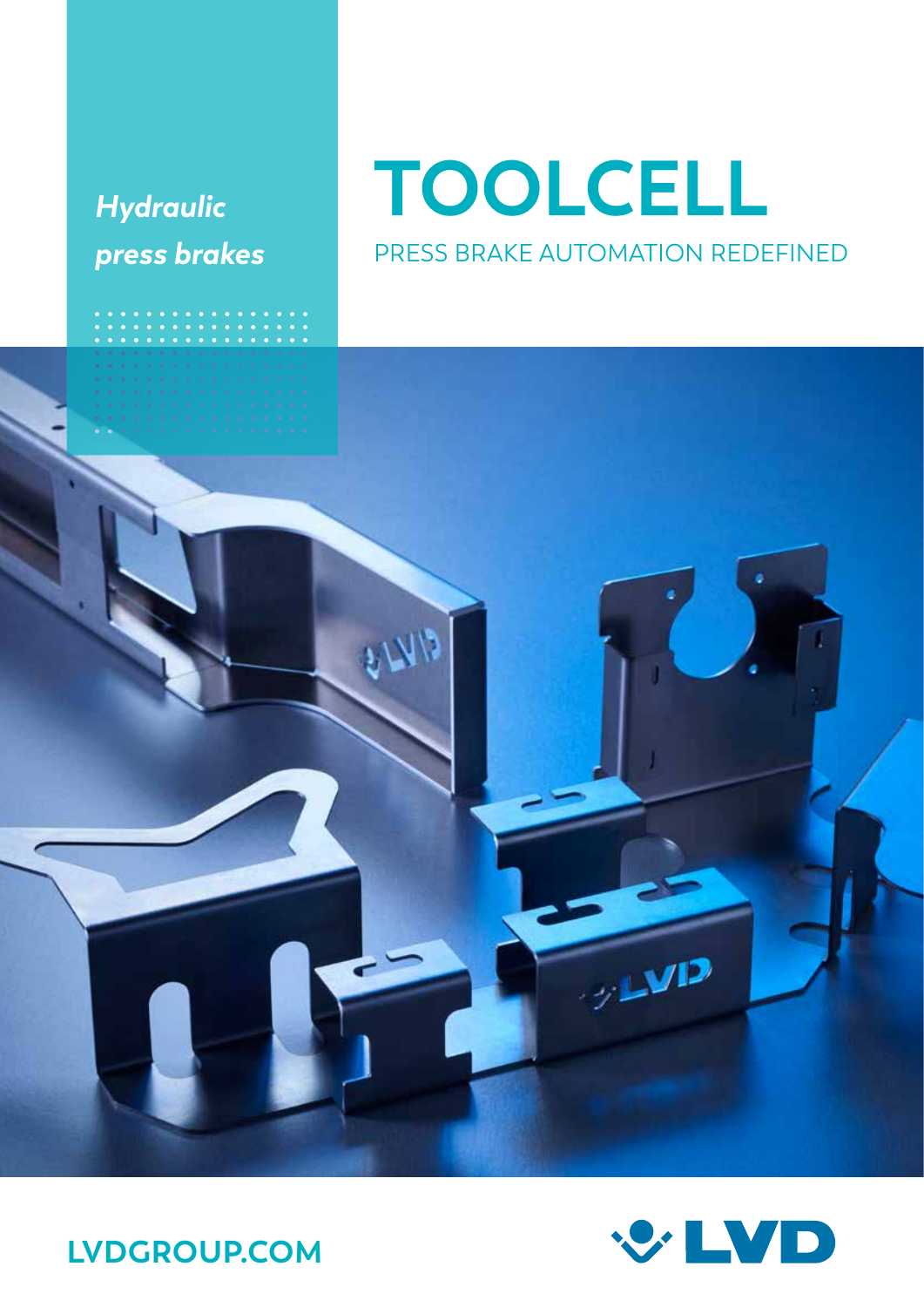# **TOOLCELL** PRESS BRAKE AUTOMATION REDEFINED

**ToolCell is a fully-equipped hydraulic press brake with integrated automatic tool changer. It is the ultimate bending solution for small to medium batches, a high product mix and increased part complexity.** 

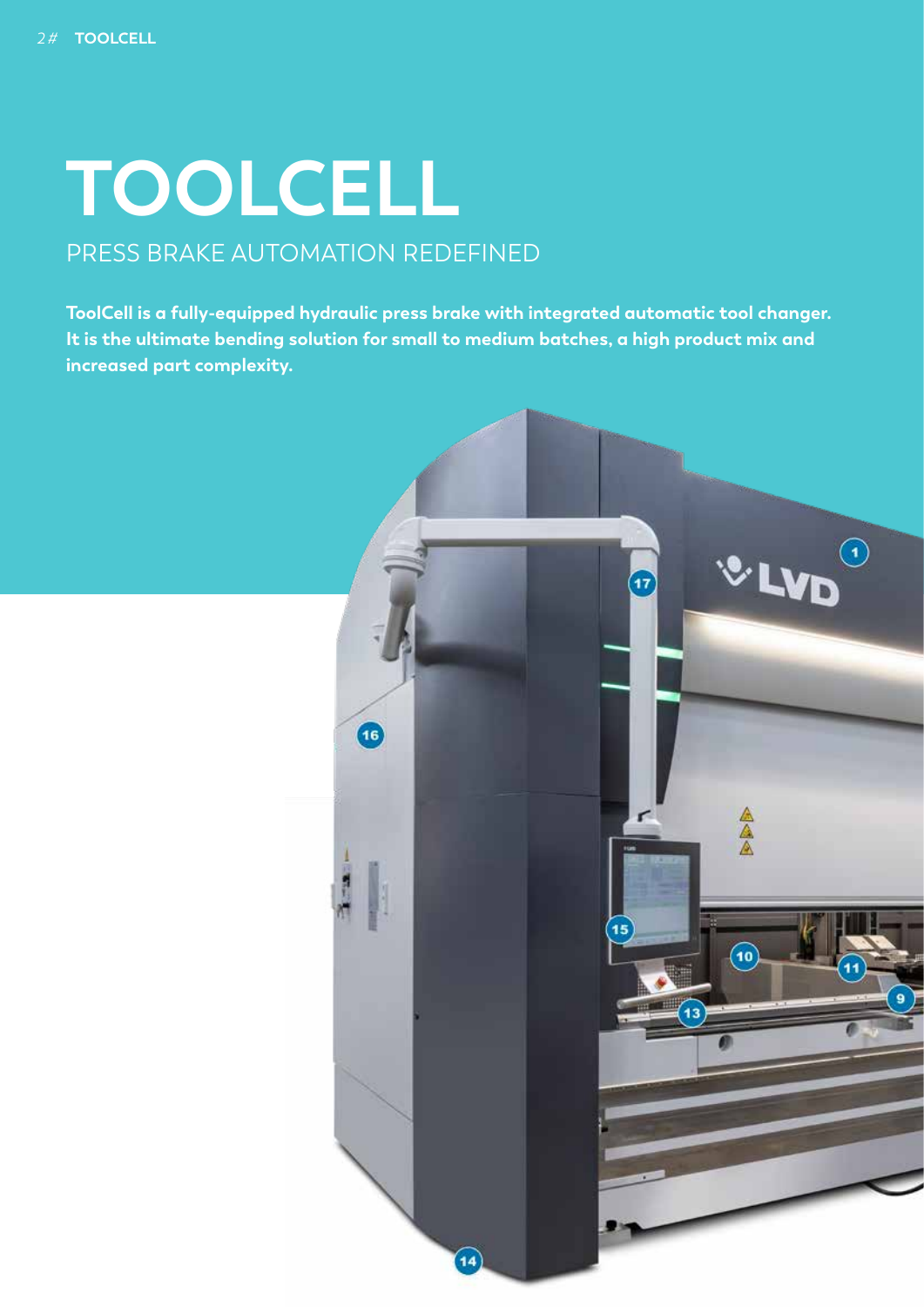

- **1. Variable frequency drive**
- **2. Lightzone front and back**
- **3. Top cover**
- **4. Status lighting**
- **5. Lightguard**
- **6. Hydraulic clamping on ram**
- **7. Frame accepts front supports**
- **8. Easy-Form® Laser**
- **9. Hydraulic clamping on table**
- **10. 6-axis modular backgauge**
- **11. Tool changer**
- **12. Control pedal, second foot pedal standard on 4-meter machines**
- **13. Tooling warehouse**
- **14. Robust frame**
- **15. Touch-B control**
- **16. Air conditioner for electrical cabinet**
- **17. Extended control arm**
- **18. Lazer Safe**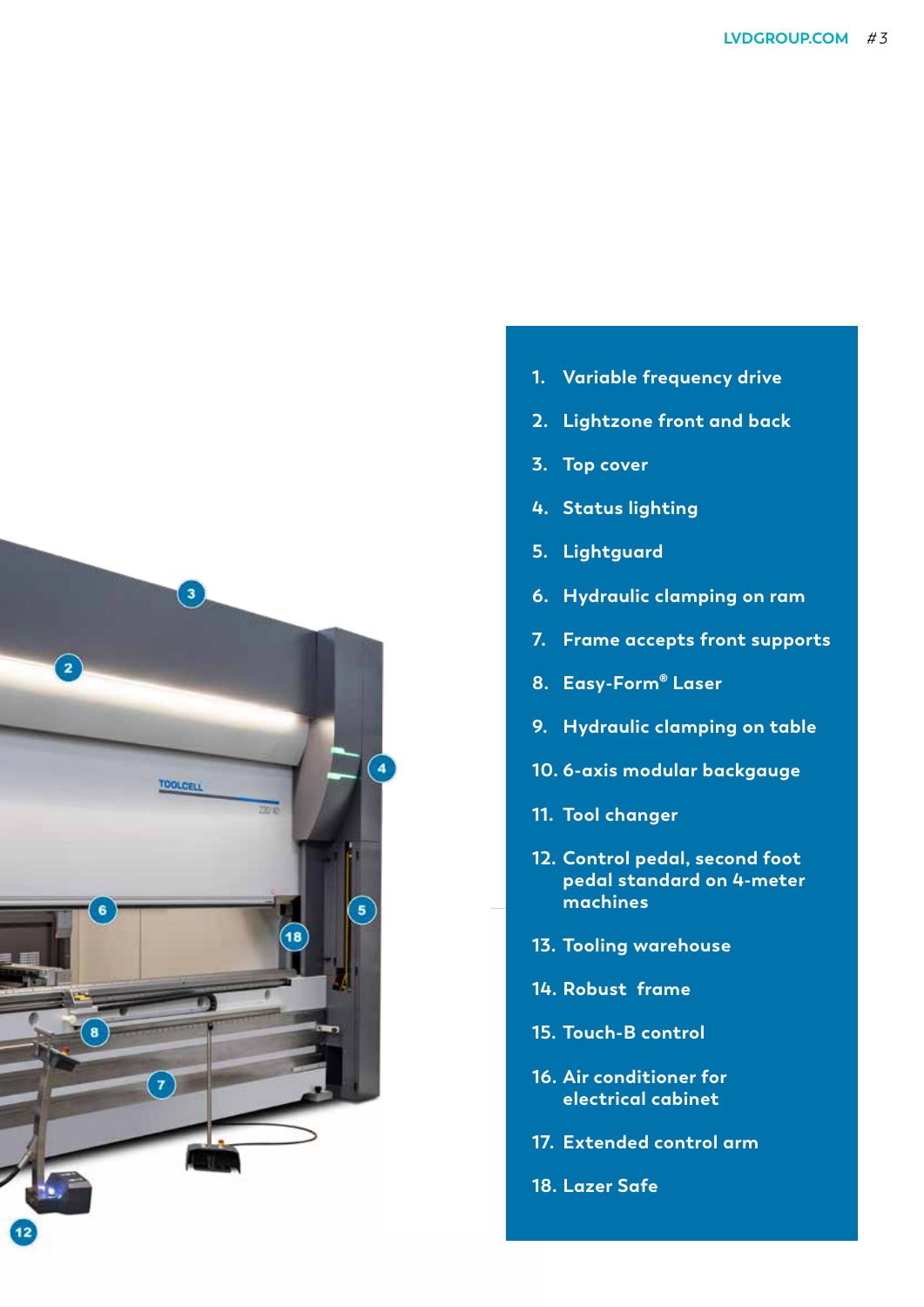# **FULLY-EQUIPPED MACHINE**

**ToolCell is designed to exceed your expectations and includes as standard the following features:**

#### **1 Variable frequency drive**

A variable frequency drive adjusts the motor specifications to closely match the output requirements of the ToolCell, resulting in considerable energy savings.

#### **2 Lightzone front and back**

The backgauge and front work zone areas are illuminated for improved visibility.

# **3 Top cover**

The closed upper side of the machine protects critical components from dust and dirt.

#### **4 Status lighting**

LED lights indicate the machine status.

# **5 Lightguard**

A SICK light curtain helps enhance safety during tool change operations.



**6 Hydraulic clamping** 

**on ram**

Quick-acting hydraulic clamping installed on the ram.

#### **7 Frame accepts front supports**

The frame is enabled to accept optional front sheet supports.

### **8 Easy-Form® Laser**

LVD's adaptive bending system ensures angle accuracy from the first to the last part.

#### **9 Hydraulic clamping on table**

Quick-acting hydraulic clamping with hardened inserts installed on the table.





A 6-axis backgauge is automatically positioned for optimum bending results.





The backgauge with integrated grippers loads and unloads tools for fast changeover and high productivity.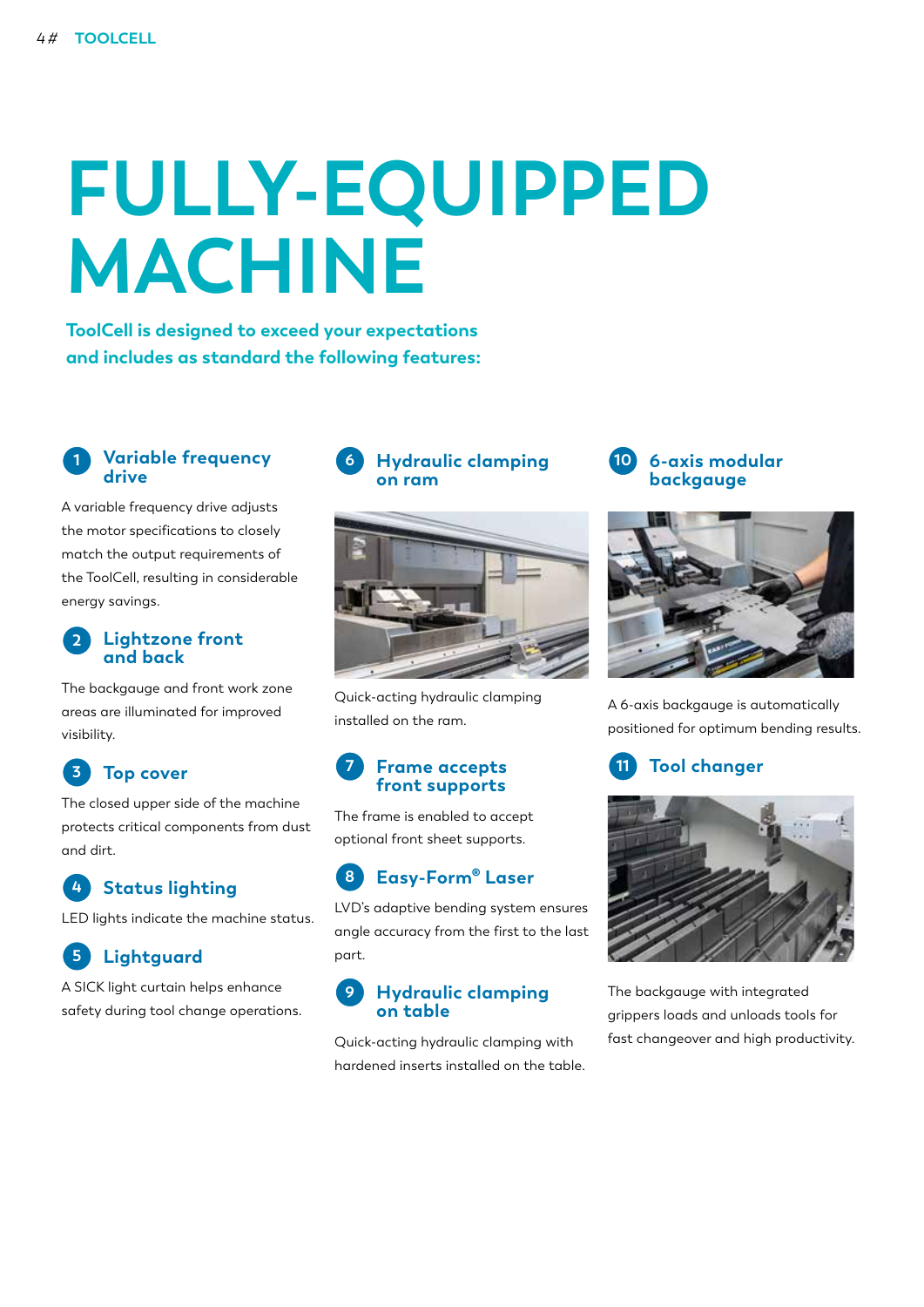



**13 Tooling warehouse**



A stadium for two complete lengths of punches and five complete lengths of dies is integrated inside the machine.

### **14 Robust frame**

A robust frame design ensures accuracy. All ToolCell models have a one-piece welded frame that can be installed at floor level.

#### **15 Touch-B control**

LVD's latest 19" touch screen control features intuitive graphical icons used to control all parameters of the machine for fast and efficient operation.







#### **18 Lazer Safe**



Lazer Safe helps provide advanced safety and operator protection.

# **19 Network ready**



The machine control and software are designed to connect to other machines and feed their information to a central database.

### **20 Centralised database**

Machine data and data stored offline are gathered in a central, intelligent database. Along with real-time feedback from the machine, this provides the information to make the right decisions.



ToolCell is equipped to allow remote machine and software support via a secured and encrypted connection.

### **22 Diagnostics/monitoring**



Remote diagnostics and monitoring tools ensure efficient and timely service support.

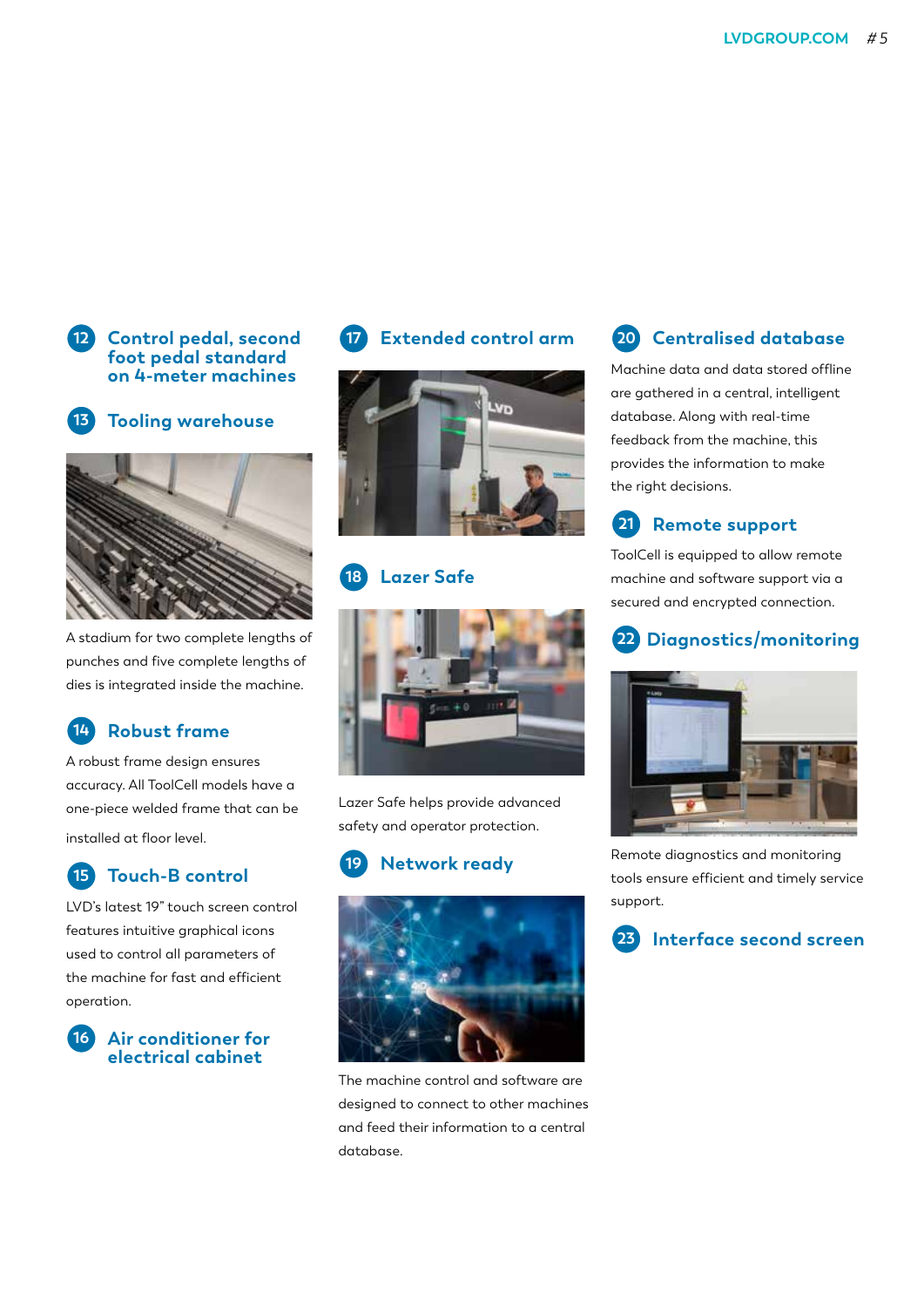# **TIME-SAVING FACTORS**

**When you shorten product lead time, you improve your competitive position. ToolCell helps you manage your stock levels so you can manufacture the exact quantity just in time for the production line.**



# **LARGE TOOLING WAREHOUSE**

An integrated storage of top and bottom tooling is located under the machine's backgauge, significantly minimising tool changeover time. The tooling stadium holds up to two complete lengths of punches and five complete lengths of dies. Tooling flexibility and space-saving all in one compact design.

#### **QUICK TOOL CHANGER**

Innovative grippers built into the machine's backgauge fingers serve as the tool changer mechanism. As the operator prepares for the next job, selecting the worksheet or moving blank parts to the machine, ToolCell automatically changes top and bottom tooling.

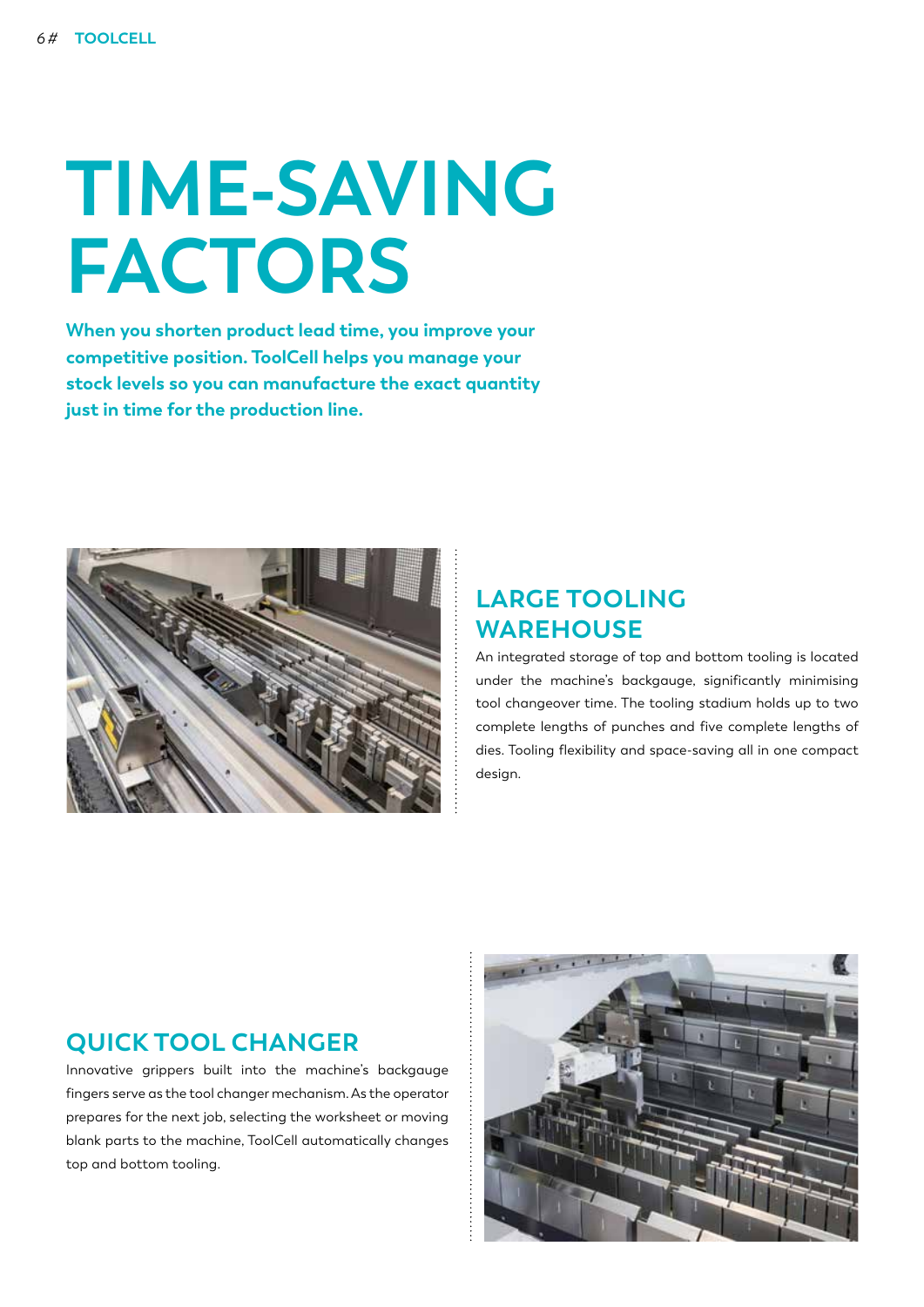

### **EASY-FORM® LASER ADAPTIVE BENDING**

LVD's adaptive bending system Easy-Form® Laser (EFL) ensures the first bend is accurate every time. The EFL system transmits the digital information in real time to the CNC control unit, which processes it and immediately adjusts the position of the punch to achieve the correct angle. The bending process is not interrupted and no production time is lost.



*The unique design of the EFL system allows the machine to adapt to material variations such as sheet thickness, strain hardening and grain direction, automatically compensating for any changes.*

*"The ToolCell reduces setup time, increases flexibility and makes it easier to change tools."*

# **CADMAN®-B : PRECISE SET-UP FOR EVERY JOB**

Program parts offline using LVD's CADMAN-B bend software. The module can visualise the complete bend process, calculates bend allowances and determines the optimal bend sequence, gauge positions and tool set-ups. Seamlessly transfer 3D-simulation files to the machine ready for production.

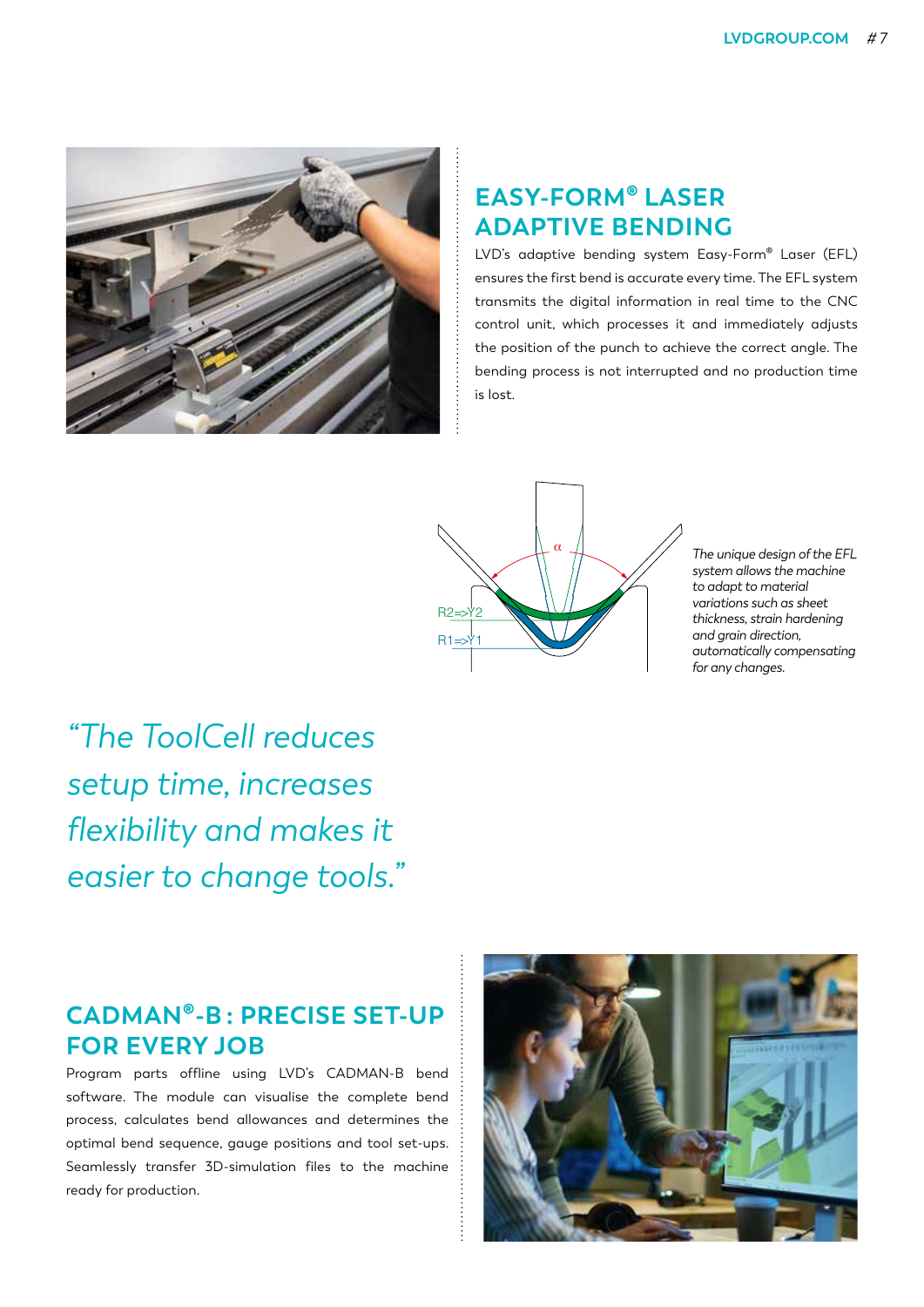# **TOOLCELL PLUS** FOR HIGHER FLANGES

**ToolCell Plus is the answer to an increased need for taller tools to bend parts with higher flanges.** 

This tool changing press brake brings more versatility to the table. With an increased open height and stroke, the machine can house taller tools.

#### **KEY FEATURES:**

- Open height: 570 mm, optional 670 mm
- Stroke: 300 mm, optional 400 mm
- Increased flexibility to bend parts with higher flanges
- Fit for LVD's series of tall upper and bottom tooling

Specifically for ToolCell Plus, LVD has designed a series of tools: 231 mm high punches and 130 mm high dies. These high-quality tools are hardened up to a minimum of 56 HRc. All dies feature a STONE radius, a progressive radius on both sides of the V-opening to minimise part marking.

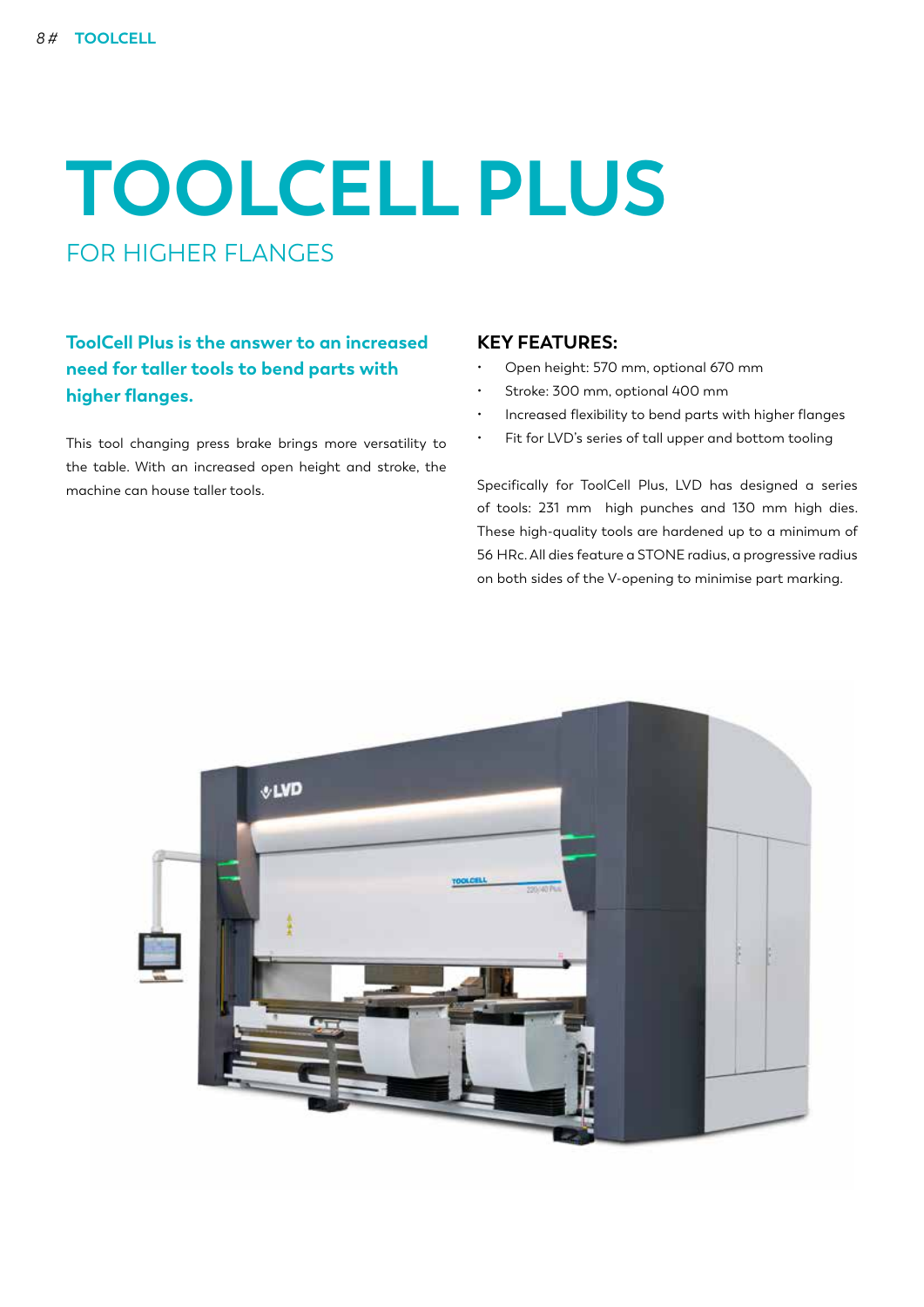# **OPTIONS**

**Choose from a range of options to further customise ToolCell: add front sheet supports or sheet followers, increase table-ram or stroke distance by 100 mm, choose a plexiglass back, incorporate a robot interface.**

#### **Punches and dies**



The tooling stadium can be equipped with a flexible tooling configuration to suit specific application requirements.

#### **Plexiglass back**



#### **Front supports Sheet followers**



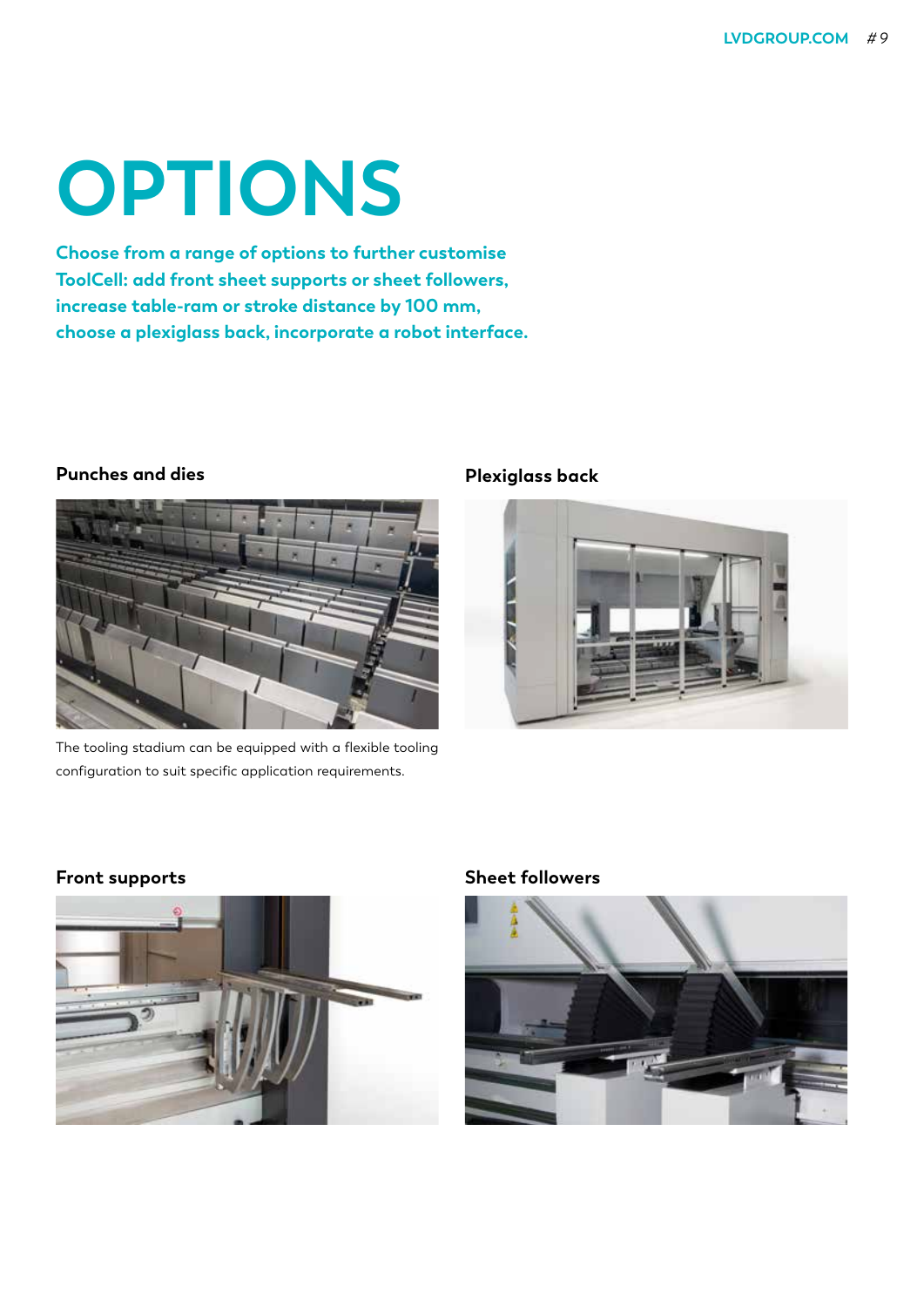# **INTELLIGENT WAREHOUSE**

**The tooling warehouse is integrated into the machine, not taking extra space next to it. It is not only space-saving but also intelligently configured exactly to your needs.**

#### **Organise your warehouse**

The ToolCell's tooling warehouse is configured to meet your specific bending requirements. Our bending specialists will select together with you the necessary tooling for your applications. LVD offers a range of tooling options using standard or taller punches with various radii and V-dies with openings from 6 to 50 mm.



#### **Tooling rotation**

LVD helps protect your tooling investment by continually rotating tooling to allow for even wear. After use, the tool changer moves the tool to a new location in the warehouse. Doing so keeps individual tools from excessive use and extends the life of all tooling in the warehouse.

#### **Smart setup**

CADMAN-B programs the complete bend process including tool setups offline. As a result, the machine is able to set up tools automatically. The operator does not require knowledge of tool setups, and can start production immediately using the data made available by the Touch-B control.

#### **Tooling range**

ToolCell press brakes use LVD dies and W style punches. The standard ToolCell also allows you to choose between two sets of punch and die heights: standard and on demand.

|                 |             |       | STANDARD   | ON DEMAND |            |  |
|-----------------|-------------|-------|------------|-----------|------------|--|
| <b>ToolCell</b> | Table width | Punch | Die height | Punch     | Die height |  |
| 135/30          | 120 mm      | 10 W  | 90 mm      | 15 W      | 130 mm     |  |
| 220/30          | 120 mm      | 10 W  | 90 mm      | 15 W      | 130 mm     |  |
| 220/40          | 120 mm      | 10 W  | 90 mm      | 15 W      | 130 mm     |  |
| 220/30 Plus     | 200 mm      | 15 W  | 130 mm     |           |            |  |
| 220/40 Plus     | 200 mm      | 15 W  | 130 mm     |           |            |  |

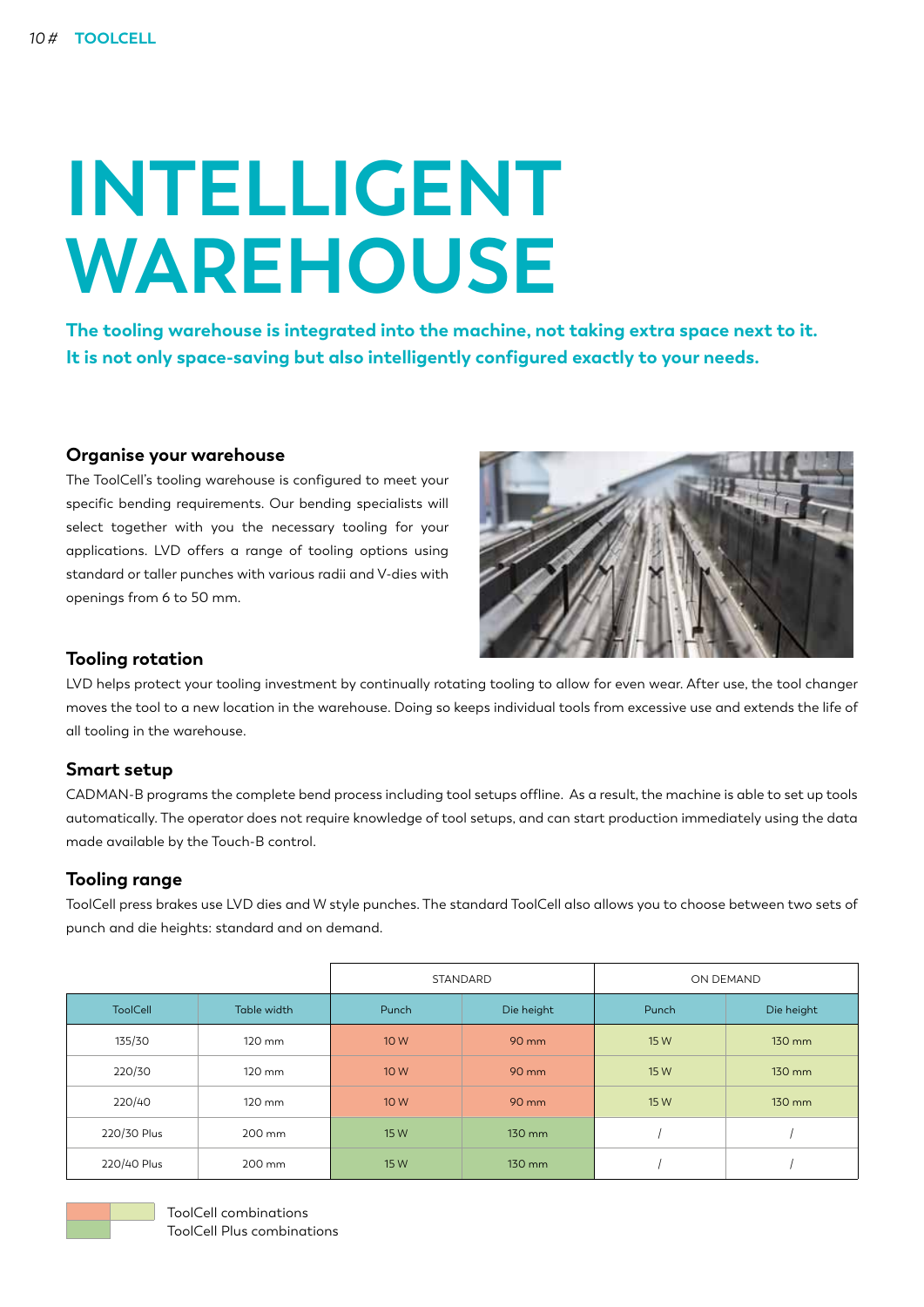# **CONVENTIONAL VS LVD TECHNOLOGY**

**The art-to-part time, which is the amount of time necessary to obtain the first correctly bent part, is substantially different between conventional bending and LVD's Easy-Form® Laser adaptive bending system:**

#### 45% 5% 4% 23% 10% 3% 2% 4% 4% **Conventional method without LVD database and without angle control** Design 3D drawing Program bend Program laser cutting Laser cutting unfolded part Press brake set-up Trial & error bending Adapt laser program and redo laser cutting after trial & error bending Bending final part Check final part YOUR PROFIT 70%

# **Easy-Form® Laser system**

10%

4% 3% 4% 4% 2% 3%

**with LVD database and angle control**

# **Step up to ToolCell to achieve the ultimate level of throughput 45% extra throughput compared to Easy-Form**

Sample parts featured on brochure cover:

| Part                     | Unfolded | Material           | Sheet<br>thickness | <b>Dimensions</b><br>(mm) | <b>Bends</b> | Tool<br>stations | Tool set-up             | Bend time | Gain  | Extra<br>throughput |
|--------------------------|----------|--------------------|--------------------|---------------------------|--------------|------------------|-------------------------|-----------|-------|---------------------|
| <b>STATE OF STRAIGHT</b> |          | AIM <sub>q</sub> 3 | 2 mm               | 663<br>221                | 13           |                  | EFL: 6'50"<br>TC: 2'48" | 2'40"     | 4'02" | 1.5 parts           |
|                          | 457      | DC01               | $1.5 \text{ mm}$   | 498<br>426                | 10           |                  | EFL: 5'30"<br>TC: 1'45" | 2'35"     | 3'45" | 1.45 parts          |

*EFL : Easy-Form machine TC : ToolCell*

# **Art-to-part time**

| Conventional machine | 100% |  |               |  |  |  |
|----------------------|------|--|---------------|--|--|--|
| Easy-Form machine    | 30%  |  | 70% time gain |  |  |  |
| ToolCell             | 16%  |  | 84% time gain |  |  |  |